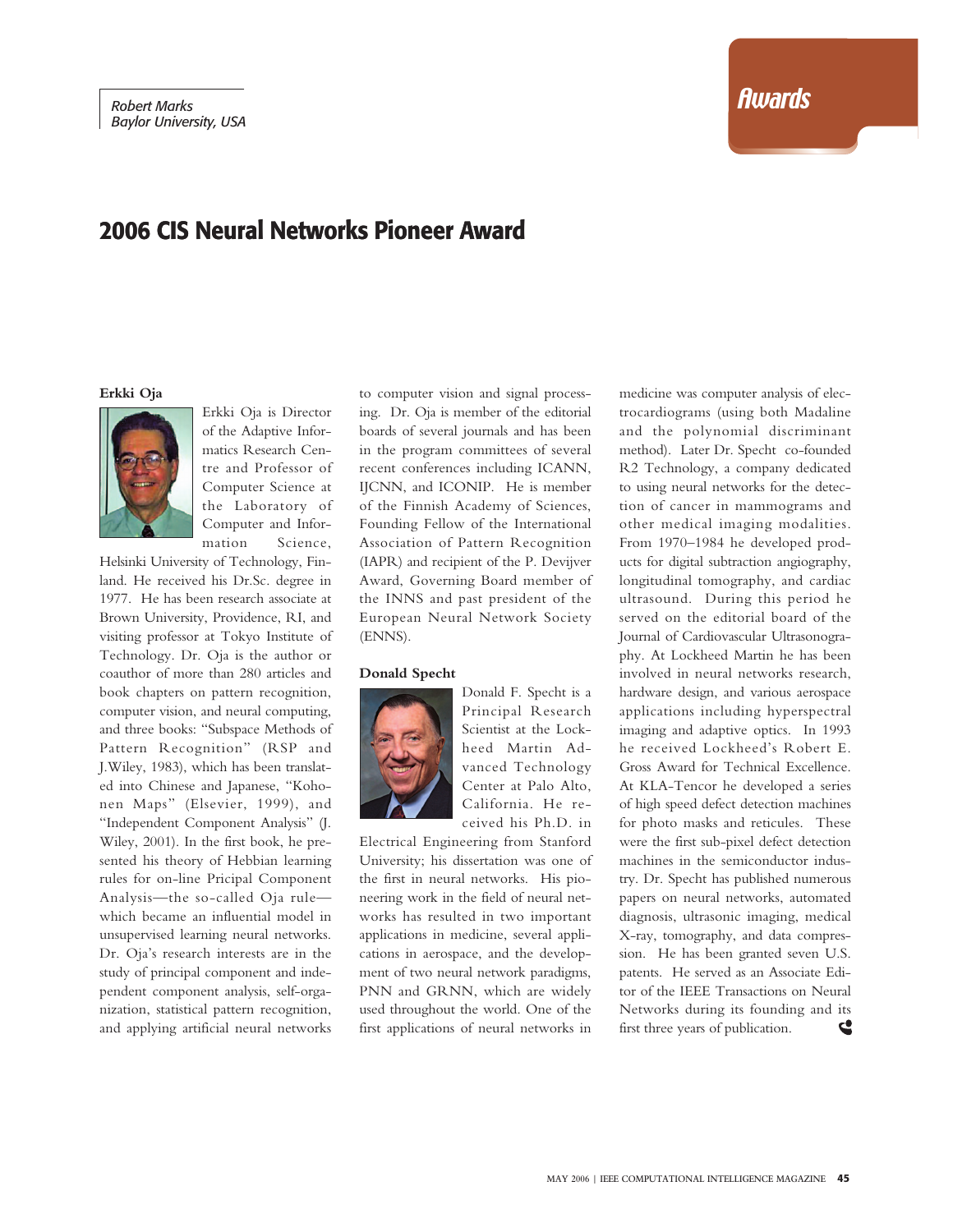### **2006 CIS Fuzzy Systems Pioneer Award**

### **Janusz Kacprzyk**



Janusz Kacprzyk is a Professor of Computer Science at the Systems Research Institute, Polish Academy of Sciences in Warsaw Poland, and Deputy Director for Research

in this Institute. He received M.S. in computer Science and automatic control from the Warsaw University of Technology, Ph.D. in systems analysis and D.Sc. (habilitation) in computer science from the Polish Academy of Sciences, and the title of Professor from the President of the Republic of Poland in 1997. Since 2002 he is an Academician (Member of the Polish Academy of Sciences). He has been with the Systems Research Institute, Polish Academy of Sciences since

1970, and he has spent some years as a visiting professor at University of North Carolina, University of Tennessee, Iona College, University of Trento, Italy, and Nottingham Trent University, England. His research interests include soft computing, fuzzy logic and computing with words, in decisions and optimization, control, database querying, information retrieval, etc. He is the author of 5 books, author and coauthor of more than 300 papers, coeditor of more than 30 edited volumes. His book "Multistage fuzzy control," Wiley, Chichester, 1997 is a fundamental reference on fuzzy dynamic programming, multistage fuzzy control, etc.

Curently his main research interest is in the use of soft computing in decision support systems. He had been a Vice-President of IFSA in 1991–1995, the Treasurer of IFSA in 2001–2005, and in 2005 was elected the President-Elect of IFSA. He is a Fellow of IEEE and IFSA. Professor Kacprzyk has received numerous national and international awards, in particular the 2005 IEEE CIS Pioneer Award for seminal works on multistage fuzzy control, notably fuzzy dynamic programming. He is the editor in chief of three Springer's book series: "Studies in Fuzziness and Soft Computing," "Advances in Soft Computing," "Studies in Computational Intelligence", serves on editorial boards of about 25 international journals, notably is an Associate Editor of IEEE Transactions on Fuzzy Systems. He has been a member of the International Program committees of more than 200 national and international conferences, symposia, workshops and congresses. G

# **2006 CIS Meritorious Services Award**

#### **Evangelia Micheli-Tzanakou**



Evangelia Micheli-Tzanakou is Professor II and Director of the Computational Intelligence Laboratories in the Department of Biomedical Engineering at Rutgers and an

adjunct professor of the University of Medicine and Dentistry of New Jersey. Dr. Tzanakou was Chair of the BME Department for 10 years and established the Undergraduate curriculum in the same. She is a Founding Fellow of AIMBE, a Fellow of IEEE and a Fellow of the New Jersey Academy of Medicine. She has published two books: "Supervised and Unsupervised Pattern Recognition: Feature Extraction and Computational Intelligence" was published by CRC Press in January 2000 and co-authored a book with S. Deutsch on "Neuroelectric Systems," published by New York University Press, in 1987. She has published over 250 scientific papers in journals, conference proceedings and book chapters. She has also edited several books and conference proceedings. Dr. Tzanakou has established the first ever experimental Brain to Computer Interface (BCI), using the ALOPEX algorithm, in 1974. This method is now used for target optimization in Parkinson's disease. ALOPEX has also been used in a wide variety of problems: signal processing, image processing, pattern recognition, transportation and many more. Dr. Tzanakou is Book Series Editor in Biomedical Engineering for Springer Publishing; Associate Editor for the IEEE Transactions on Neural Networks; on the editorial board of the IEEE Transactions on Information Technology; editorial board of the IEEE Transactions on Nano-bio-sciences, and the editorial board of the new journal "Biomedical Engineering on-line." She has served as Vice President for Conferences of the IEEE Neural Networks Council. She was the 2003 President of the Neural Networks Society; Chair of the IEEE Awards Board in 2003 and 2004. Currently she is IEEE Director, Division X for 2005 and 2006. Dr. Tzanakou has received several awards including: an Outstanding Advisor Award in 1985 from IEEE, in 1992 the Achievement Award of the Society of Women Engineers, in 1995 she was awarded the NJ Women of Achievement Award for the application of neural networks to engineering in medicine and biology. She is the recipient of the IEEE CIS Meritorious Service Award for 2006. Her research interests include Neural Networks, Information Processing in the brain, Image and Signal Processing applied to Biomedicine, Mammography, Telemedicine, Hearing Aids and electronic equivalents of neurons. She has graduated over 40 Masters and Ph.Ds and currently supervises a number of graduate and undergraduate students. S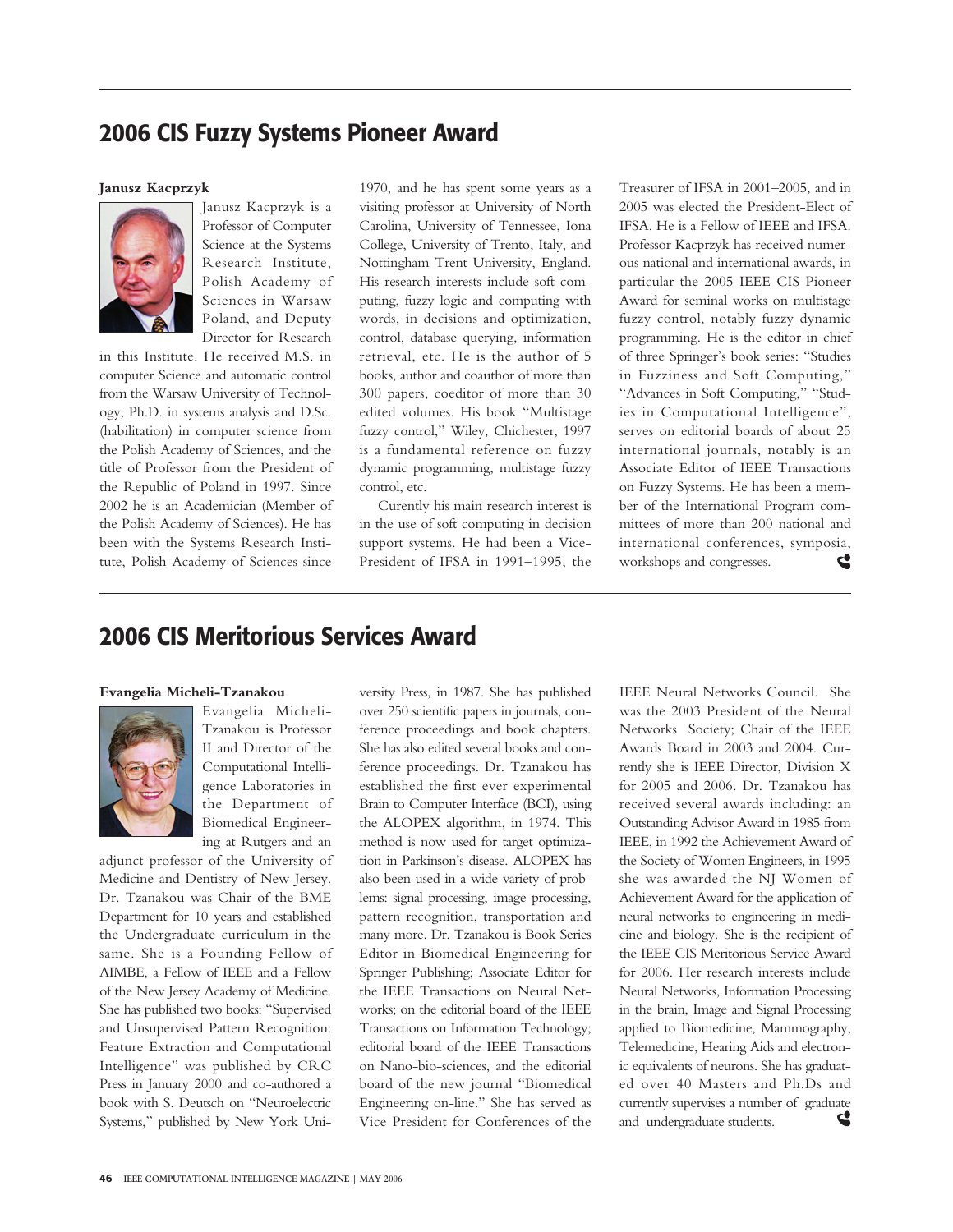# **2006 CIS Neural Networks Outstanding Paper Award**

**Juwei Lu, Konstantinos N. Plataniotis, and Anastasios N. Venetsanopoulos, "Face Recognition Using Kernel Direct Discriminant Analysis Algorithms," IEEE Transactions on Neural Networks, Vol. 14, No. 1, pp. 117–126, January 2003.**

*Abstract:* Techniques that can introduce low-dimensional feature representation with enhanced discriminatory power is of paramount importance in face recognition (FR) systems. It is well known that the distribution of face images, under a perceivable variation in viewpoint, illumination or facial expression, is highly nonlinear and complex. It is, therefore, not surprising that linear techniques, such as those based on principle component analysis (PCA) or linear discriminant analysis (LDA), cannot provide reliable and robust solutions to those FR problems with complex face variations. In this paper, we propose a kernel machine-based discriminant analysis method, which deals with the nonlinearity of the face patterns' distribution. The proposed method also effectively solves the so-called "small sample size" (SSS) problem, which exists in most FR tasks. The new algorithm has been tested, in terms of classification error rate performance, on the multiview UMIST face database. Results indicate that the proposed methodology is able to achieve excellent performance with only a very small set of features being used, and its error rate is approximately 34% and 48% of those of two other commonly used kernel FR approaches, the kernel-PCA (KPCA) and the generalized discriminant S analysis (GDA), respectively.

### **2006 CIS Fuzzy Systems Outstanding Paper Award**

**"'Fuzzy' Versus 'Non-Fuzzy' in Combining Classifiers Designed by Boosting," IEEE Transactions on Fuzzy Systems, Vol. 11, No. 6, pp. 729–741, December 2003.**

*Abstract:* Boosting is recognized as one of the most successful techniques for generating classifier ensembles. Typically, the classifier outputs are combined by the weighted majority vote. The purpose of this study is to demonstrate the advantages of some fuzzy combination methods for ensembles of classifiers designed by Boosting. We ran two-fold cross-validation experiments on six benchmark data sets to compare the fuzzy and nonfuzzy combination methods. On the "fuzzy side" we used the fuzzy integral and the decision templates with different similarity measures. On the "nonfuzzy side" we tried the weighted majority vote as well as simple combiners such as the majority vote, minimum, maximum, average, product, and the Naive-Bayes combination. In our experiments, the fuzzy combination methods performed consistently better than the nonfuzzy methods. The weighted majority vote showed a stable performance, though slightly inferior to the performance of S the fuzzy combiners.

### **2006 CIS Evolutionary Computation Paper Award**

**Joshua Knowles and David Corne, "Properties of an Adaptive Archiving Algorithm for Storing Nondominated Vectors," IEEE Transactions on Evolutionary Computation, Vol. 7, No. 2, pp. 100–116, April 2003.**

*Abstract:* Search algorithms for Pareto optimization are designed to

obtain multiple solutions, each offering a different trade-off of the problem objectives. To make the different solutions available at the end of an algorithm run, procedures are needed for storing them, one by one, as they are found. In a simple case, this may be achieved by placing each point that is found into an "archive" which maintains only nondominated points and discards all others. However, even a set of mutually nondominated points is potentially very large, necessitating a bound on the archive's capacity. But with such a bound in place, it is no longer obvious which points should be maintained and which discarded; we would like the archive to maintain a representative and well-distributed subset of the points generated by the search algorithm, and also that this set converges. To achieve these objectives, we propose